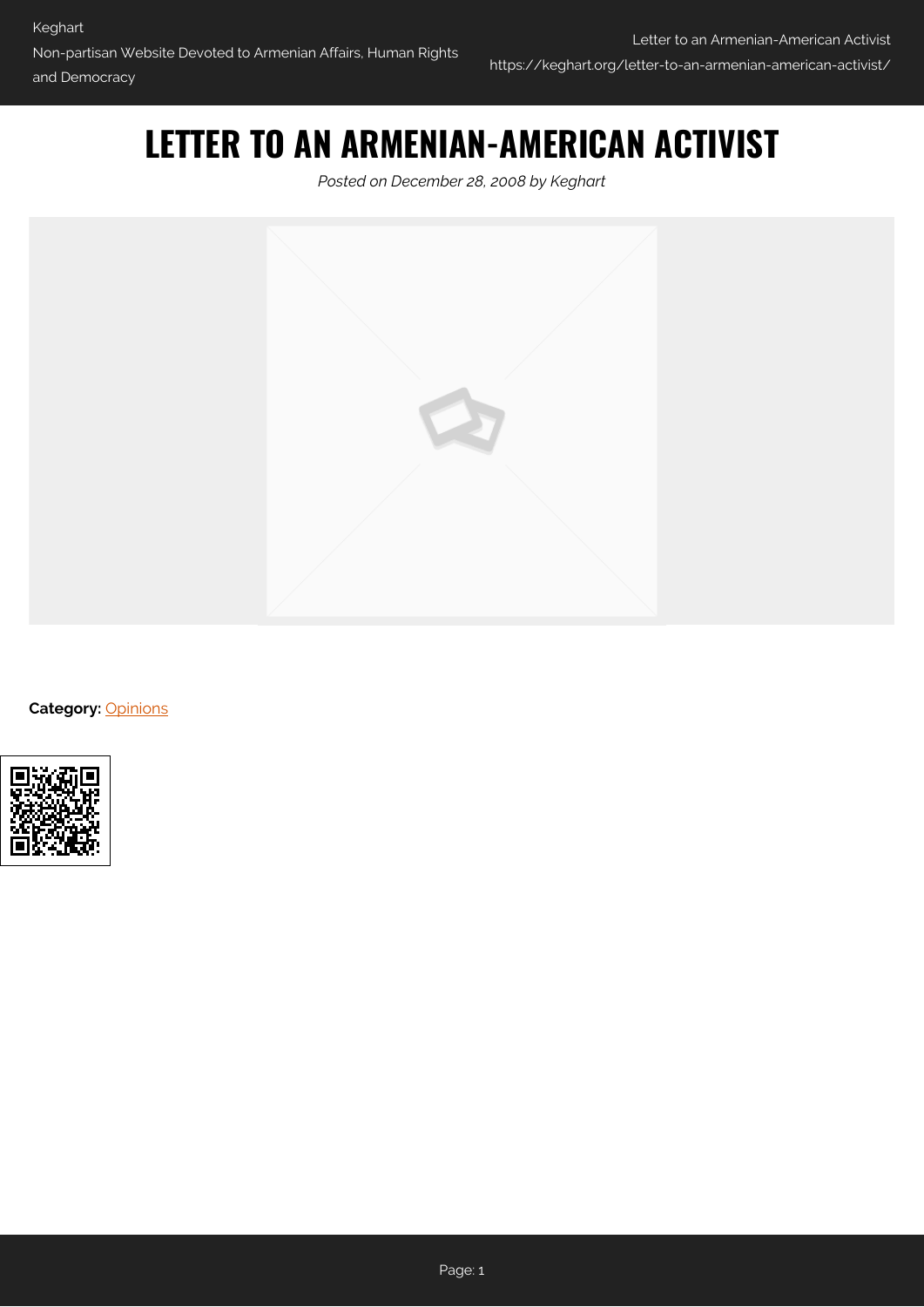Non-partisan Website Devoted to Armenian Affairs, Human Rights and Democracy

https://keghart.org/letter-to-an-armenian-american-activist/

By Khatchig Mouradian, Editor of Armenian Weekly, Watertown MA, 5 November 2008

Years from now, you will remember Nov. 4, 2008 as the day on which the final dash to acknowledge the Armenian Genocide began in this country.

By Khatchig Mouradian, Editor of Armenian Weekly, Watertown MA, 5 November 2008

Years from now, you will remember Nov. 4, 2008 as the day on which the final dash to acknowledge the Armenian Genocide began in this country.

Or you will remember it as yet another election day, when yet another president was elected, but despite all hopes, efforts and promises, little changed.

And it won't be President Barack Obama alone who will determine the road taken.

It will also be you.

Do not say, I supported Barack Obama during the elections, I canvassed for him, I made phone calls, I knocked on doors, I voted for him, and now, it is his turn.

"I'm asking you to believe. Not just in my ability to bring about real change to Washington... I'm asking you to believe in yours," said your President.

And today, before asking him to bring about real change, believe in your ability to do so.

And get to work.

Because the enemies of truth, the adversaries of justice, the masters of the status quo, and those who are on the payroll of denial and falsification will continue working against you in full-force.

But do not forget that the Armenian issue started in Turkey, and that's where it will be resolved. Do not forget that the ashes of the victims, scattered across Anatolia and the deserts of Syria, will not find peace even if all countries recognize their suffering.

Their souls will rest only when Turkey itself recognizes the genocide.

Their souls will rest only when Turkey adorns its cities with memorials for the victims and with statues of Siamanto and Varoujan.

And only when the songs of Komitas echo again in the cities and villages of Anatolia.

Do not forget that all your activism here in the U.S. is just a means to exert pressure on the Turkish state and help educate the public.

It is not an end in itself.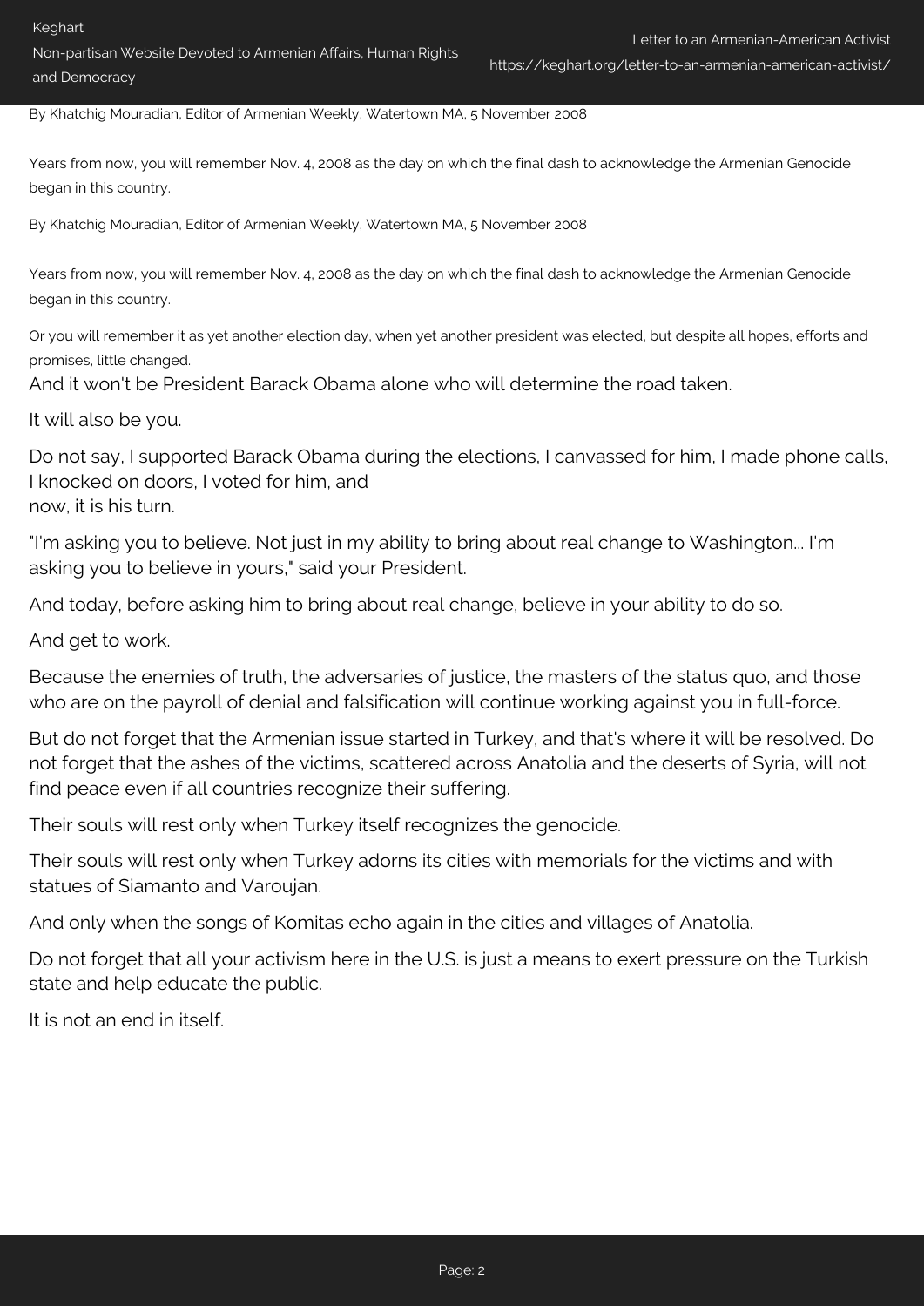have long way to go.

You will still have to struggle and educate. You will still have millions of hearts and mind to win over; the hearts and minds of the people who inherited--willingly or not--the legacy of a genocidal regime.

Do not forget that, even when your President acknowledges the Armenian Genocide, you will still

And, most importantly, do not be discouraged by the pronouncements of those who think they can resolve today or tomorrow the problems between the Turkish state and the Armenians.

The road to truth and justice is a long one.

It did not start with you. And it will not necessarily end in your day.

But it sure requires your dedication.

So roll up your sleeves and get to work.

If you struggle tirelessly, your efforts will bear fruit: Your President, your representatives and your fellow citizens will join hands with you.

And when you succeed in bringing about change in your country, remember that you generation is not the sole victor.

That victory belongs to all the survivors of the Genocide as well as their descendents, who continued to believe in truth and justice.

So when your activism finally brings about the recognition we all would like to see in this country, before the fireworks and celebrations, light a candle in memory of those victims and survivors.

And never forget that you will not have honored the victims of Turkey in 1915, if you do not struggle to end genocides everywhere and at all times.

Now--more than ever before--is your time to effect change.

And, yes, you can.